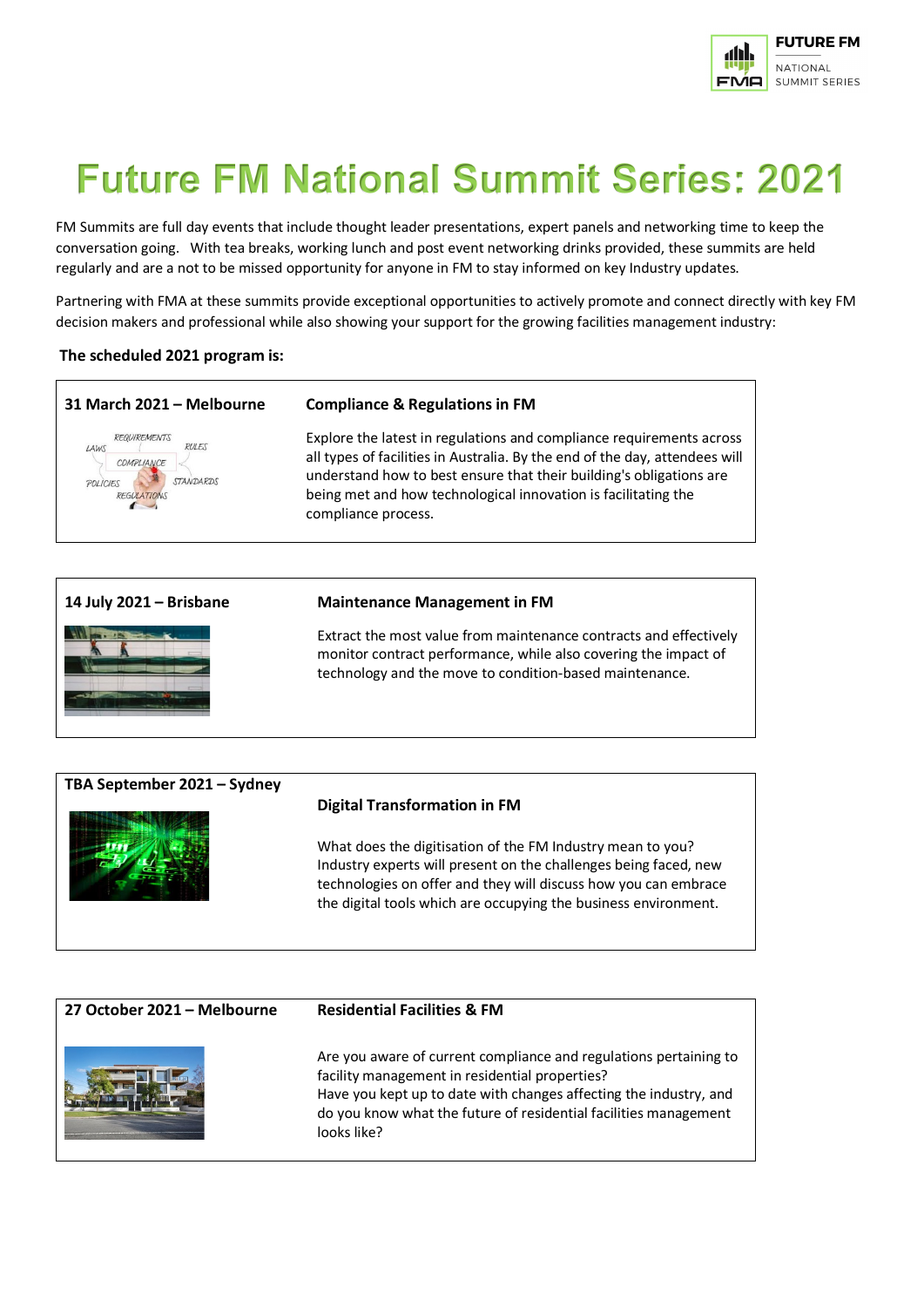

# **Sponsorship Packages**

# **Principal Event partner – Exclusive**

## Investment \$5,000 (+GST)

*Benefits at the Summit:*

- Logo on slides throughout event
- Sponsor representative to present joint opening welcome of up to 2 minutes.
- Verbal recognition by facilitator at the opening of the session and throughout the day
- Four (4) complimentary full day registrations including networking drinks.
- Opportunity to display 2-4 Sponsor banner/s throughout event, along with approved company collateral/information.
- in the event area
- Option to supply company branded attendee gift pending FMA approval of item.

#### *Additional benefits:*

- Logo on all email blasts promoting the Summit.
- Logo and link on the FMA event website page
- Social media exposure including Twitter, LinkedIn and Facebook
- Post event recognition in the relevant edition of Facility Perspectives
- Delegate list supplied in accordance with Australian Privacy and Anti-Spam Legislation

## **Half-Day Session Partner – 2 only – Morning / Afternoon**

### Investment \$3,000 (+GST)

*Benefits at the Summit:*

- Logo on slides throughout event
- Verbal recognition by MC at the opening and closing of the relevant half day session.
- Two (2) complimentary full day registrations including networking drinks.
- A seat on your sponsored half day panel should you wish to participate.
- Opportunity to display 1 x sponsor banner during the relevant half day session along with approved company collateral/information in the event area.

#### *Additional benefits:*

- Logo on all email blasts promoting the Summit.
- Logo and link on the FMA event website page
- Social media exposure including Twitter, LinkedIn and Facebook
- Post event recognition in the relevant edition of Facility Perspectives
- Delegate list supplied in accordance with Australian Privacy and Anti-Spam Legislation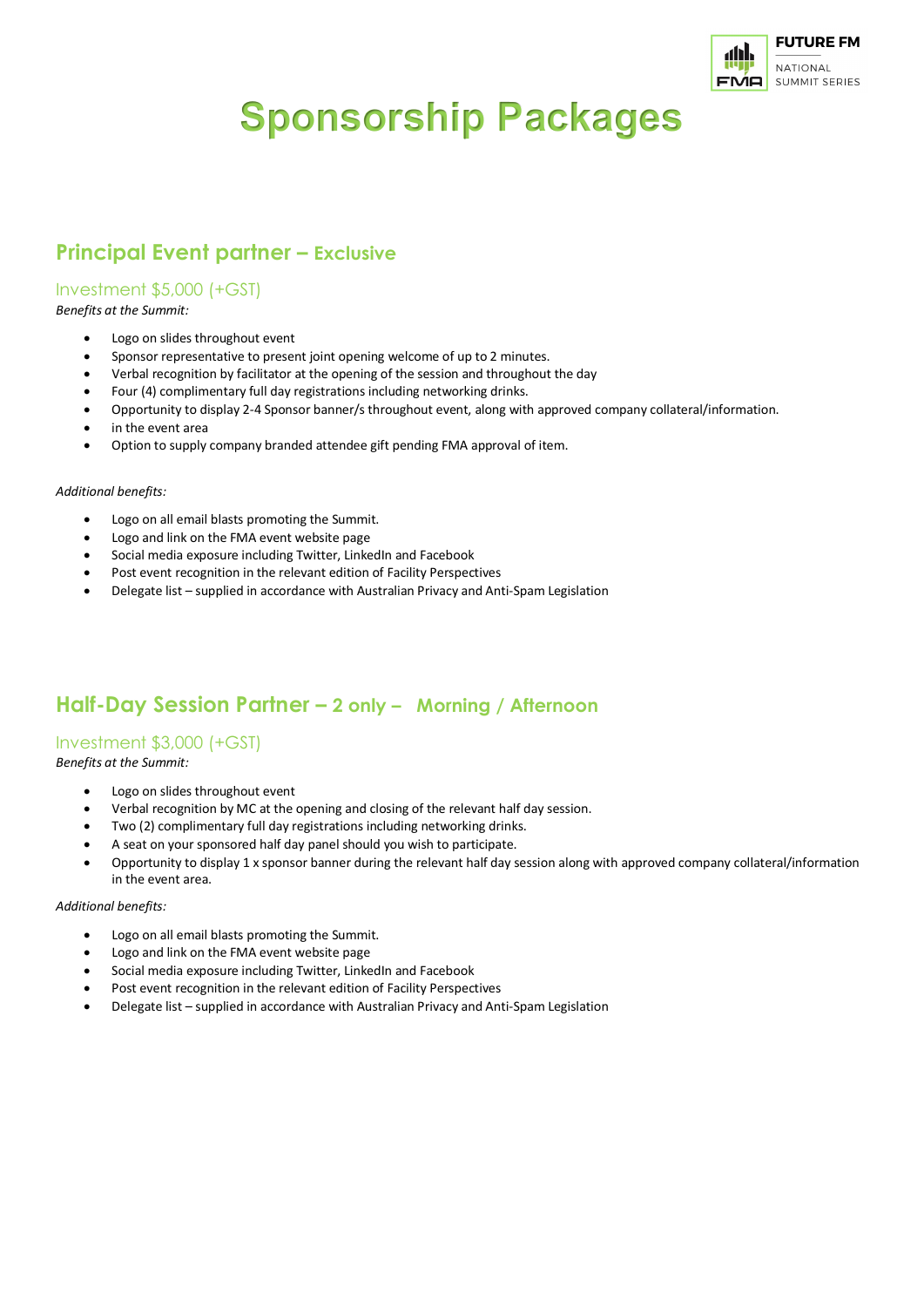

# **Networking Drinks Partner – Exclusive**

## Investment \$2,000 (+GST)

*Benefits at the Summit:*

- Logo on slides throughout event
- Verbal recognition by MC at the opening of the event, and at the end of the last session to introduce networking drinks.
- Logo on napkins
- Two (2) complimentary full day registrations including networking drinks.
- Opportunity for 1-2 x sponsor banner/s and company collateral/information to be displayed in the networking drinks area during that time.

#### *Additional benefits:*

- Logo on all email blasts promoting the Summit.
- Logo and link on the FMA event website page
- Social media exposure including Twitter, LinkedIn and Facebook
- Post event recognition in the relevant edition of Facility Perspectives
- Delegate list supplied in accordance with Australian Privacy and Anti-Spam Legislation

# **Catering Partner – Exclusive**

#### Investment \$2,000 (+GST)

*Benefits at the Summit*

- Logo on slides throughout event
- Verbal recognition by MC at the opening of the event and at the start of catering breaks (excluding networking drinks)
- Two (2) complimentary full day registrations including networking drinks.
- Opportunity for 1-2 x sponsor banner/s and company collateral/information to be displayed in the catering area during tea and lunch breaks.

#### *Additional benefits:*

- Logo on all email blasts promoting the Summit.
- Logo and link on the FMA event website page
- Social media exposure including Twitter, LinkedIn and Facebook
- Post event recognition in the relevant edition of Facility Perspectives
- Delegate list supplied in accordance with Australian Privacy and Anti-Spam Legislation

# **Supporting Partner – limit of 6 only**

#### Investment \$1,500 (+GST)

#### *Benefits at the Summit:*

- Logo on slides throughout event
- One (1) complimentary full day registration including networking drinks

#### *Additional benefits:*

- Logo on all email blasts promoting the Summit.
- Logo and link on the FMA event website page
- Social media exposure including Twitter, LinkedIn and Facebook
- Post event recognition in the relevant edition of Facility Perspectives
- Delegate list supplied in accordance with Australian Privacy and Anti-Spam Legislation

*All sponsors are offered a seat on a panel relevant to their area of expertise provided one is available at the time of booking.* 

## **\*\* Or talk to us about tailoring a package to suit your budget.**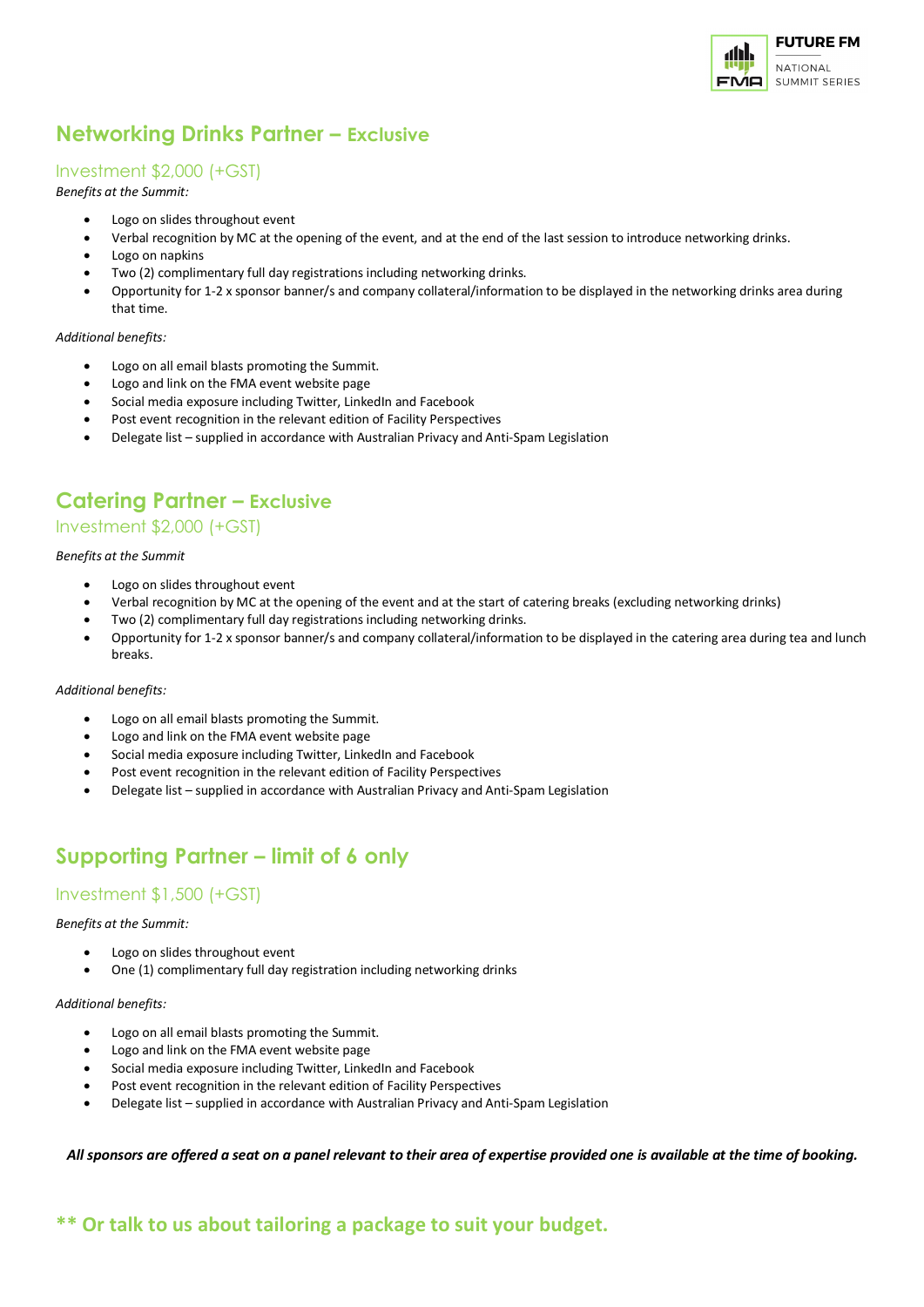

# **Exhibition - Maximum 10**

## Investment \$1,250 (+GST)

Build and strengthen your brand and relationships by participating in an exhibition at a FM Summit. Demonstrate new products and services to your target market, receive immediate market feedback and acquire high-value, qualified leads.

Principal Event Sponsors receive a \$500 discount on an Exhibition display at the same event.

#### *Inclusions:*

- Dressed trestle table & chair.
- Wireless Internet\* and power stations
- Logo on all event marketing & web site
- One (1) complimentary full day registration including networking drinks.
- Acknowledgement in welcome speech
- Option to hold Business Draw^
- Delegate Gift (Optional)
- LinkedIn Post Promoting Exhibitors

#### **Note: Number of stands available may vary from event to event**

\*Where available

^sponsor to provide prize and submission box/bowl for cards

For more information: **Nicole Arnold Manager Operations and Partnerships 03 8641 6666 [nicolea@fma.com.au](mailto:nicolea@fma.com.au)**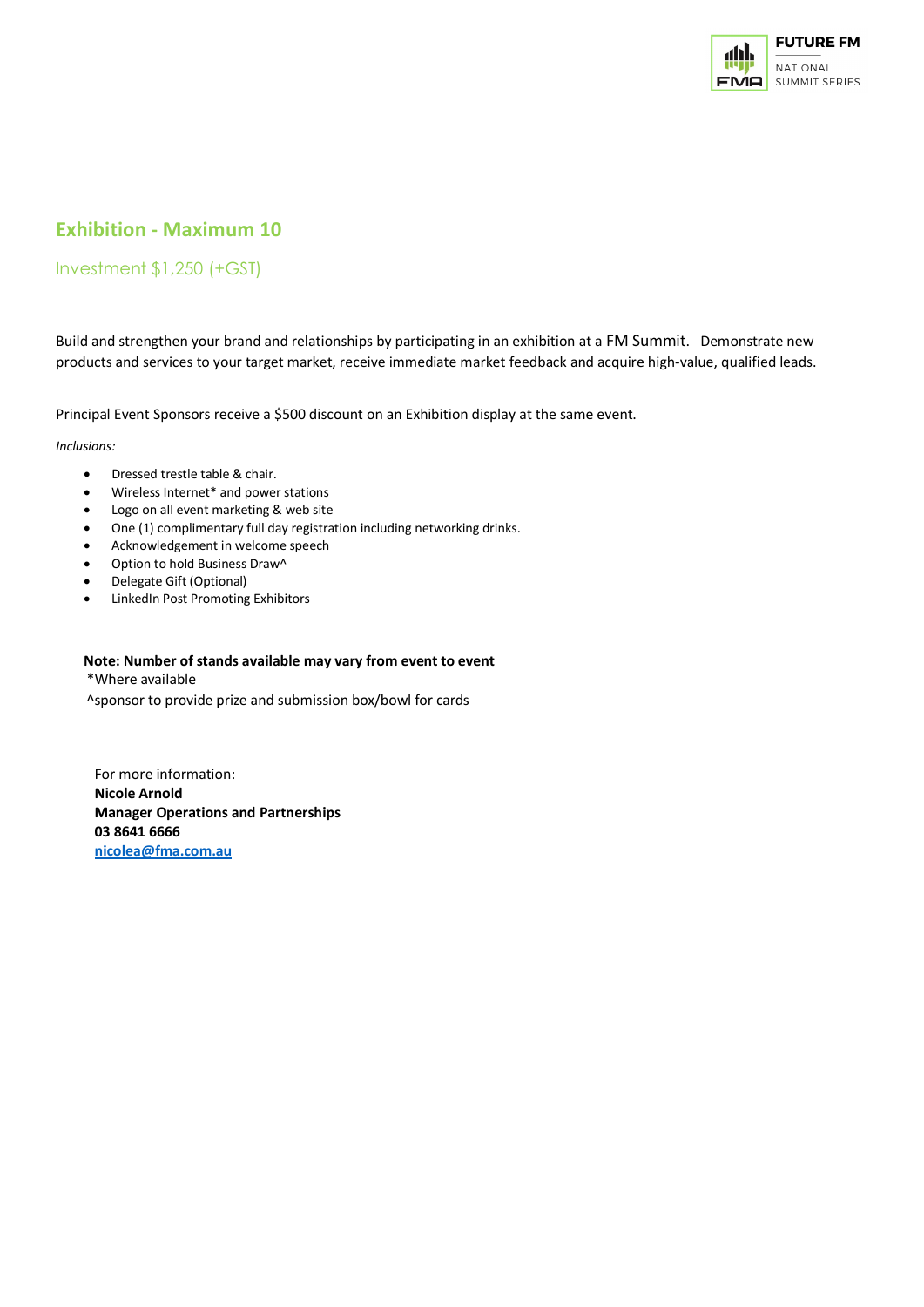

# **Sponsorship Form/Tax Invoice**

| Company name                                            |                                                                                                                                                                                       |          |
|---------------------------------------------------------|---------------------------------------------------------------------------------------------------------------------------------------------------------------------------------------|----------|
| Contact name                                            | Position                                                                                                                                                                              |          |
| Address                                                 |                                                                                                                                                                                       |          |
| Suburb                                                  | State                                                                                                                                                                                 | Postcode |
| Email                                                   | Phone                                                                                                                                                                                 |          |
| □<br>I confirm I have the authority of my organisation. | Yes, we would like to support FMA by becoming a sponsor of this event. By signing this<br>document, we agree to take part in a sponsorship arrangement as per the terms & conditions. |          |
| Authorised by                                           | Position                                                                                                                                                                              |          |
| Signature                                               | Date                                                                                                                                                                                  |          |

## **Sponsorship Opportunities (all amounts ex GST)**

#### **Event**

- **April 2021 – Compliance & Regulations in FM - Melbourne**
- **June 2021 – Maintenance Management in FM Brisbane**
- **September 2021 – Digital Transformation in FM - Sydney**
- **November 2021 –Residential Facilities - Melbourne**

#### **Sponsorship Level**

| ⊔      | <b>Principal Event</b> Partner sponsor (exclusive)                                  | \$5,000 |
|--------|-------------------------------------------------------------------------------------|---------|
|        | Half-Day Session Partner Sponsor $-$ (2 only $-$ Morning / Afternoon)               | \$3,000 |
| $\Box$ | <b>Networking Drinks Partner</b> Sponsor (Exclusive – networking drinks from 5-6pm) | \$2,000 |
|        | <b>Catering Partner</b> Sponsor (Exclusive – tea breaks & lunch)                    | \$2,000 |
|        | <b>Supporting Partner</b> sponsor (6 only)                                          | \$1.500 |
|        | <b>Exhibitor</b> sponsor (10 only)                                                  | \$1,250 |

### **Payment Details & Authority**

*Please be sure to add GST to the above amounts when completing the payment authority below.*

 **Invoice EFT** Bank: CBA BSB: 063 000 ACC: 10529527 EFT reference:

 **Credit Card** 

 $\Box$  Call me to take credit card over the phone Online via link on invoice

 **Please return form to [info@fma.com.au](mailto:info@fma.com.au)**

Please keep a copy of this form for your records.

*Facility Management Association of Australia Limited - ABN 57 003 551 844 GPO Box 178, Melbourne VIC 3001 Ph: 61 3 8641 6666*